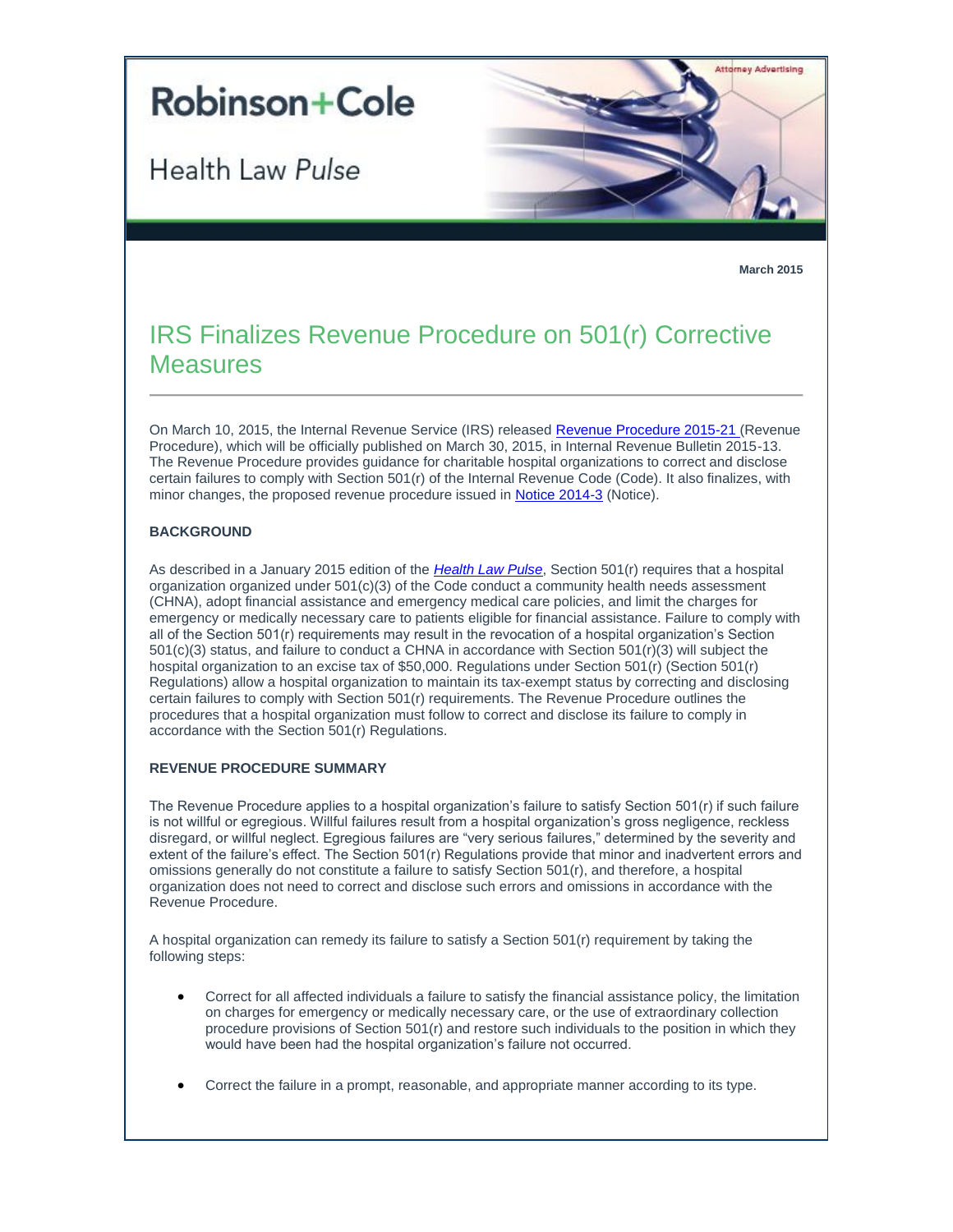Establish or revise its practices and procedures to reduce the likelihood of repeating the failure.

The Revenue Procedure provides several examples to illustrate the correction procedures. A hospital organization may correct its failure to adopt a proper CHNA by adopting one that contains all elements required by the Section 501(r) Regulations and making the revised CHNA widely available to the public. Additionally, if a hospital organization discovers during its month-end accounting that it failed to comply with the limitation on charges provisions of Section 501(r) due to processing errors, it may correct its failure, with respect to each affected individual, by explaining the error, issuing a corrected billing statement, and refunding excess payments.

In addition to correcting a failure to satisfy the requirements of Section 501(r), a hospital organization must disclose the following information about its failure on its Form 990 for the year in which the failure is discovered:

- a description of the failure, including, but not limited to, the following:
	- o the type of failure
	- o the cause of the failure
	- o where the failure occurred
	- o the date of the failure and the date the hospital organization discovered the failure
	- o where applicable, an estimate of the number of individuals affected and the dollar amounts involved
- a description of the hospital organization's correction of the failure that includes the method and date of correction and, if applicable, how affected individuals were restored or why such restoration was not reasonably feasible
- a description of the practices or procedures that the hospital organization established or revised; if the hospital organization made no changes to its practices or procedures, an explanation of why changes were unnecessary

A hospital organization that is not required to file a Form 990 may report the above information on a Form 990 for the tax year in which the failure was discovered or on a widely available website by the date the hospital organization's Form 990 would be due if it were required to file a Form 990.

The Revenue Procedure also made minor changes to the Notice to conform to Section 501(r) Regulations.

### **CONCLUSION**

The Revenue Procedure became effective on March 10, 2015, and beginning on that date, hospital organizations have been able to correct and disclose Section 501(r) failures by following the guidance set forth in the Revenue Procedure. The IRS will also accept corrections and disclosures made prior to March 10, 2015, provided that they were made in accordance with the Revenue Procedure or the Notice.

> If you have any questions, please contact a member of Robinson+Cole's [Health Law Group:](http://t2806904.omkt.co/track.aspx?id=402|2AD478|6F10|19C|9B1|0|A03|1|38E8833D&destination=http%3a%2f%2fwww.rc.com%2fpractices%2fHealthLaw%2findex.cfm%3futm_source%3dVocus%26utm_medium%3demail%26utm_campaign%3dRobinson%2b%2526%2bCole%2bLLP%26utm_content%3dBHC%2bHealth%2bLaw%2bPulse%2b%2bMarch%2b2015&dchk=6D3EE789)

[Lisa M. Boyle](http://t2806904.omkt.co/track.aspx?id=402|2AD478|6F10|19C|9B1|0|A04|1|38E8833D&destination=http%3a%2f%2fwww.rc.com%2fpeople%2fLisaMBoyle.cfm%3futm_source%3dVocus%26utm_medium%3demail%26utm_campaign%3dRobinson%2b%2526%2bCole%2bLLP%26utm_content%3dBHC%2bHealth%2bLaw%2bPulse%2b%2bMarch%2b2015&dchk=67E05641) | [Leslie J. Levinson](http://t2806904.omkt.co/track.aspx?id=402|2AD478|6F10|19C|9B1|0|A05|1|38E8833D&destination=http%3a%2f%2fwww.rc.com%2fpeople%2fLeslieJLevinson.cfm%3futm_source%3dVocus%26utm_medium%3demail%26utm_campaign%3dRobinson%2b%2526%2bCole%2bLLP%26utm_content%3dBHC%2bHealth%2bLaw%2bPulse%2b%2bMarch%2b2015&dchk=13142081) | [Brian D. Nichols](http://t2806904.omkt.co/track.aspx?id=402|2AD478|6F10|19C|9B1|0|A06|1|38E8833D&destination=http%3a%2f%2fwww.rc.com%2fpeople%2fBrianDNichols.cfm%3futm_source%3dVocus%26utm_medium%3demail%26utm_campaign%3dRobinson%2b%2526%2bCole%2bLLP%26utm_content%3dBHC%2bHealth%2bLaw%2bPulse%2b%2bMarch%2b2015&dchk=2F87BE9) | [Theodore J. Tucci](http://t2806904.omkt.co/track.aspx?id=402|2AD478|6F10|19C|9B1|0|A07|1|38E8833D&destination=http%3a%2f%2fwww.rc.com%2fpeople%2fTheodoreJTucci.cfm%3futm_source%3dVocus%26utm_medium%3demail%26utm_campaign%3dRobinson%2b%2526%2bCole%2bLLP%26utm_content%3dBHC%2bHealth%2bLaw%2bPulse%2b%2bMarch%2b2015&dchk=61037BFB)

[Pamela H. Del Negro](http://t2806904.omkt.co/track.aspx?id=402|2AD478|6F10|19C|9B1|0|A08|1|38E8833D&destination=http%3a%2f%2fwww.rc.com%2fpeople%2fPamelaHDelNegro.cfm%3futm_source%3dVocus%26utm_medium%3demail%26utm_campaign%3dRobinson%2b%2526%2bCole%2bLLP%26utm_content%3dBHC%2bHealth%2bLaw%2bPulse%2b%2bMarch%2b2015&dchk=C014C61) | [Christopher J. Librandi](http://t2806904.omkt.co/track.aspx?id=402|2AD478|6F10|19C|9B1|0|A09|1|38E8833D&destination=http%3a%2f%2fwww.rc.com%2fpeople%2fChristopherJLibrandi.cfm%3futm_source%3dVocus%26utm_medium%3demail%26utm_campaign%3dRobinson%2b%2526%2bCole%2bLLP%26utm_content%3dBHC%2bHealth%2bLaw%2bPulse%2b%2bMarch%2b2015&dchk=4817DC78) | [Meaghan Mary Cooper](http://t2806904.omkt.co/track.aspx?id=402|2AD478|6F10|19C|9B1|0|A0A|1|38E8833D&destination=http%3a%2f%2fwww.rc.com%2fpeople%2fMeaghanMaryCooper.cfm%3futm_source%3dVocus%26utm_medium%3demail%26utm_campaign%3dRobinson%2b%2526%2bCole%2bLLP%26utm_content%3dBHC%2bHealth%2bLaw%2bPulse%2b%2bMarch%2b2015&dchk=6DFE0529)

[Nathaniel T. Arden](http://t2806904.omkt.co/track.aspx?id=402|2AD478|6F10|19C|9B1|0|A0B|1|38E8833D&destination=http%3a%2f%2fwww.rc.com%2fpeople%2fNathanielTArden.cfm%3futm_source%3dVocus%26utm_medium%3demail%26utm_campaign%3dRobinson%2b%2526%2bCole%2bLLP%26utm_content%3dBHC%2bHealth%2bLaw%2bPulse%2b%2bMarch%2b2015&dchk=CE35C43) | [Conor O. Duffy](http://t2806904.omkt.co/track.aspx?id=402|2AD478|6F10|19C|9B1|0|A0C|1|38E8833D&destination=http%3a%2f%2fwww.rc.com%2fpeople%2fConorODuffy.cfm%3futm_source%3dVocus%26utm_medium%3demail%26utm_campaign%3dRobinson%2b%2526%2bCole%2bLLP%26utm_content%3dBHC%2bHealth%2bLaw%2bPulse%2b%2bMarch%2b2015&dchk=1FDDCA07)

© 2015 Robinson & Cole LLP. All rights reserved. No part of this document may be reproduced, stored in a retrieval system, or transmitted in any form or by